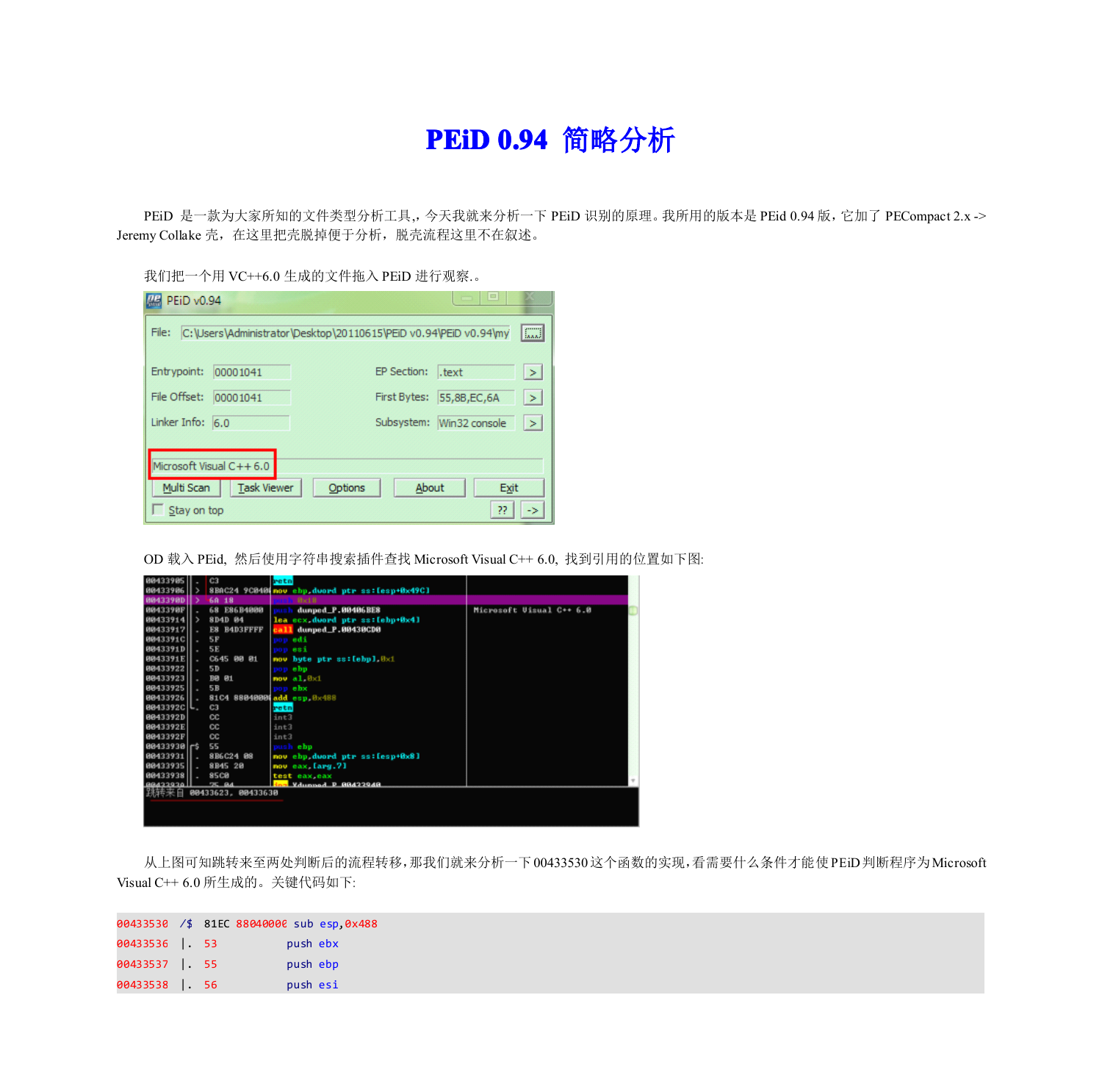| 00433539 | 57        | push edi                                                |              |                             |
|----------|-----------|---------------------------------------------------------|--------------|-----------------------------|
| 0043353A | B0 72     | $mov$ al, $0x72$                                        |              |                             |
| 0043353C | 884424 2F | mov byte ptr ss: [esp+0x2F], al                         |              | 填充一个 char 数组                |
| 00433540 | 884424 31 | mov byte ptr ss: [esp+0x31], al                         |              |                             |
| 00433544 | 884424 34 | mov byte ptr ss: [esp+0x34],al                          |              |                             |
| 00433548 | 884424 39 | mov byte ptr ss: [esp+0x39],al                          |              |                             |
| 0043354C | 884424 3D | mov byte ptr ss: [esp+0x3D], al                         |              |                             |
| 00433550 | B0 63     | $mov$ al, $0x63$                                        |              |                             |
| 00433552 | 884424 40 | mov byte ptr ss: [esp+0x40], al                         |              |                             |
| 00433556 | 884424 41 | mov byte ptr ss: [esp+0x41], al                         |              |                             |
| 0043355A | B0 73     | $mov$ al, $0x73$                                        |              |                             |
| 0043355C | 884424 43 | mov byte ptr ss: [esp+0x43], al                         |              |                             |
| 00433560 | 884424 44 | mov byte ptr ss: [esp+0x44], al                         |              |                             |
| 00433564 | B0 6C     | $mov$ al, $0x6C$                                        |              |                             |
| 00433566 | 884424 47 | mov byte ptr ss: [esp+0x47], al                         |              |                             |
| 0043356A | 884424 48 | mov byte ptr ss: [esp+0x48], al                         |              |                             |
| 0043356E |           | 8BB424 A00400>mov esi, dword ptr ss: [esp+0x4A0]        |              |                             |
| 00433575 | . 8B460C  | mov eax, dword ptr ds: [esi+0xC]                        | 3            | 获取目标程序 IMAGE_NT_HEADERS 首地址 |
| 00433578 | 8B56 18   | mov edx, dword ptr ds: [esi+0x18]                       | $\mathbf{E}$ | 获取目标程序.text 节               |
| 0043357B | B1 6D     | mov c1, 0x6D                                            |              |                             |
| 0043357D | 884C24 36 | nov byte ptr ss: [esp+0x36], cl                         |              |                             |
| 00433581 | 884C24 3E | nov byte ptr ss: [esp+0x3E], cl                         |              |                             |
| 00433585 | B3 41     | mov b1, 0x41                                            |              |                             |
| 00433587 |           | C64424 2C 7B mov byte ptr ss: [esp+0x2C], 0x7B          |              |                             |
| 0043358C |           | . $C64424$ 2D 4F mov byte ptr ss: $[esp+0x2D]$ , $0x4F$ |              |                             |
| 00433591 |           | . C64424 2E 75 mov byte ptr ss: [esp+0x2E],0x75         |              |                             |
| 00433596 |           | . C64424 30 50 mov byte ptr ss:[esp+0x30],0x50          |              |                             |
| 0043359B |           | . C64424 32 6F mov byte ptr ss: [esp+0x32], 0x6F        |              |                             |
| 004335AC |           | C64424 33 67 mov byte ptr ss: [esp+0x33], 0x67          |              |                             |
| 004335A5 |           | C64424 35 61 mov byte ptr ss: [esp+0x35], 0x61          |              |                             |
| 004335AA |           | C64424 37 44 mov byte ptr ss: [esp+0x37],0x44           |              |                             |
| 004335AF |           | . C64424 38 69 mov byte ptr ss: [esp+0x38],0x69         |              |                             |
| 004335B4 |           | . C64424 3A 7D mov byte ptr ss:[esp+0x3A],0x7D          |              |                             |
| 004335B9 |           | C64424 3B 5C mov byte ptr ss: [esp+0x3B], 0x5C          |              |                             |
| 004335BE | 885C24 3C | mov byte ptr ss: [esp+0x3C], bl                         |              |                             |
| 004335C2 | 885C24 3F | mov byte ptr ss: [esp+0x3F],bl                          |              |                             |
| 004335C6 |           | 0x65, C64424 42 65 mov byte ptr ss: [esp+0x42]          |              |                             |
| 004335CB |           | C64424 45 2E mov byte ptr ss: [esp+0x45], 0x2E          |              |                             |
| 004335DC |           | C64424 46 64 mov byte ptr ss: [esp+0x46], 0x64          |              |                             |
| 004335D5 |           | 0x4D,(esp+0x18).c64424 18 4D mov byte ptr ss:           |              |                             |
| 004335DA |           | C64424 19 53 mov byte ptr ss: [esp+0x19], 0x53          |              |                             |
| 004335DF |           | . C64424 1A 43 mov byte ptr ss: [esp+0x1A], 0x43        |              |                             |
| 004335E4 |           | 6x46, C64424 1B 46 mov byte ptr ss: [esp+0x1B]          |              |                             |
| 004335E9 | 0FB740 06 | movzx eax, word ptr ds: [eax+0x6]                       |              | 获取区块的总数量                    |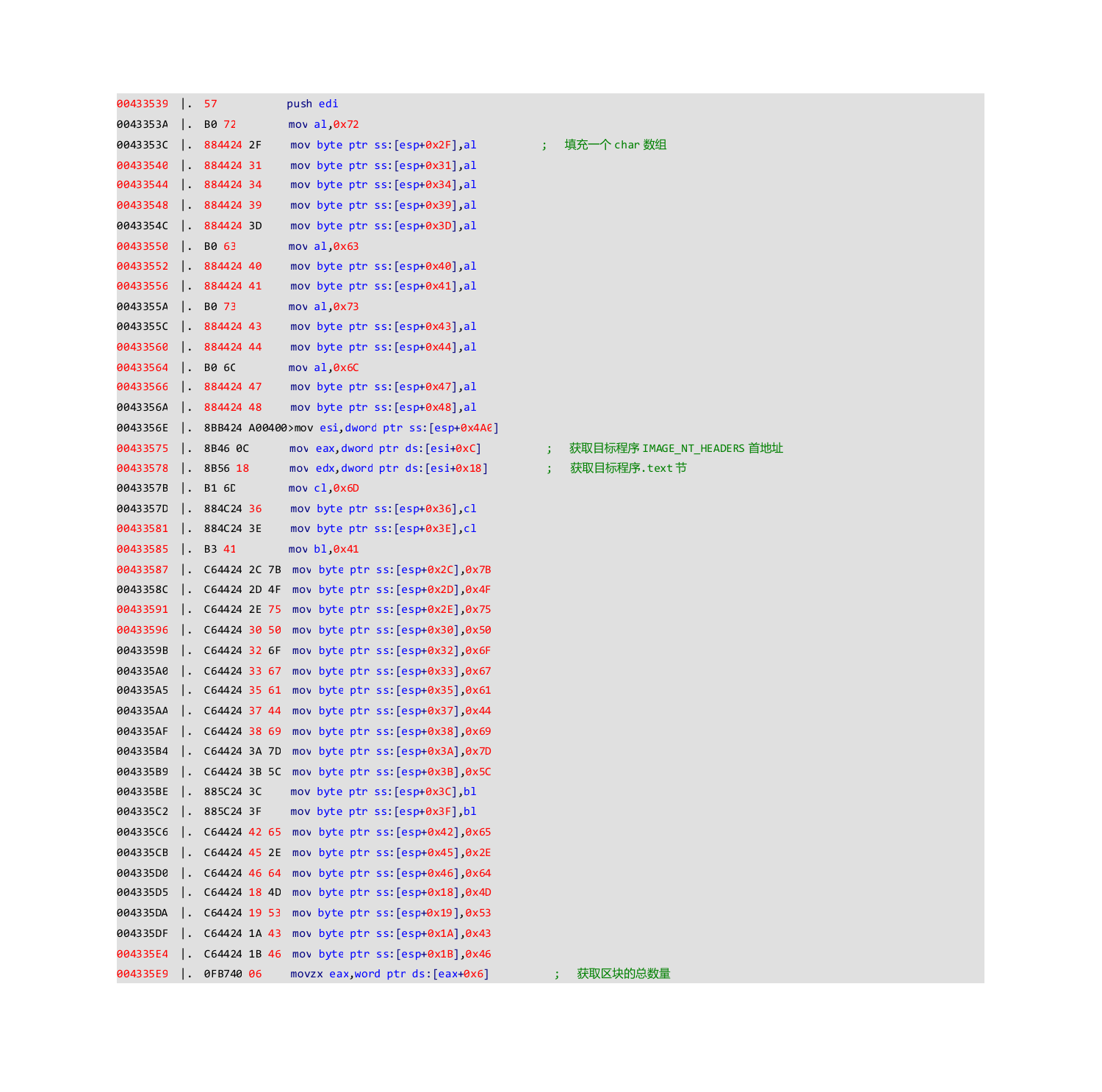| 004335ED             | $\vert$ . 8D0C80       | lea ecx, dword ptr ds: [eax+eax*4]                             |                      | 区块总数 * 5 (此处是一个优化, 一个区块占40字节, 编译器优化为5 * 8)          |
|----------------------|------------------------|----------------------------------------------------------------|----------------------|-----------------------------------------------------|
| 004335FC             | $\vert$ . 8B6CCA E8    | mov ebp, dword ptr $ds:[edx+ecx*8-0x18]$ ;                     |                      | ecx * 8为区块所占的空间总数, 得到最后一个节在磁盘文件中所占的大小               |
| 004335F4             | $\vert$ . 8D44CA D8    | lea eax, dword ptr ds: $[edx+ecx*8-0x28]$ ;                    |                      | 得到最后一个节的首地址                                         |
| 004335F8             | $\vert$ . 8B78 14      | mov edi, dword ptr ds: [eax+0x14]                              | $\cdot$ :            | 得到最后一个节的磁盘文件偏移                                      |
| 004335FB             | $\vert$ . 8B46 04      | mov eax,dword ptr ds:[esi+0x4]                                 | $\cdot$ ;            | 获取到最后一个节末尾偏移                                        |
| 004335FE             | $\vert$ . 03FD         | add edi, ebp                                                   |                      | edi 指向了节区的末尾                                        |
|                      |                        | 00433600   . 8BAC24 9C0400>mov ebp, dword ptr ss: [esp+0x49C]  |                      |                                                     |
|                      |                        | 00433607   . 8D8F 00390000 lea ecx, dword ptr ds: [edi+0x3900] |                      |                                                     |
| 0043360D             | $\vert$ . 3BC1         | cmp eax, ecx                                                   |                      |                                                     |
| 0043360F . 73 1A     |                        | jnb Xdumped_P.0043362B                                         |                      |                                                     |
| 00433611   . 8B55 20 |                        | mov $edx$ , $[arg.7]$                                          |                      | 取到程序 OEP                                            |
| 00433614   . 85D2    |                        | test edx, edx                                                  |                      | 检查 OEP 是否为0                                         |
| 00433616   . 74 13   |                        | je Xdumped_P.0043362B                                          |                      |                                                     |
| 00433618 . 8B4E 18   |                        | movecx, dword ptr ds: [esi+0x18] ;                             |                      | 获取.text 节的首地址                                       |
| 0043361B             | $\vert$ . 8B79 14      | mov edi,dword ptr ds: [ecx+0x14]                               | $\mathbf{I}$         | .text 节在磁盘中的偏移                                      |
| 0043361E   0379 10   |                        | add edi,dword ptr ds:[ecx+0x10]                                | $\rightarrow$        | 取.text 节末尾偏移地址                                      |
| 00433621   . 3BD7    |                        | cmp edx, edi                                                   | $\mathbf{E}$         | 程序 OEP 与.text 末尾偏移地址比较                              |
|                      |                        | 00433623  . 0F82 E4020000 jb dumped P.0043390D                 | $\mathbf{E}$         | 0EP 小于. text 末尾偏移地址则跳转,即 0EP 在. text 节中,确定为 vc++6.0 |
| 00433629 . 8BFA      |                        | mov edi, edx                                                   | $\mathbf{E}$         | OEP 给到 edi                                          |
| 0043362B             | $\Rightarrow$ 2BC7     | sub eax, edi                                                   | $\mathbf{E}$         | eax 为最后一个节的末尾地址, 减去 OEP                             |
| 0043362D             | $\vert$ . 83F8 09      | cmp eax, 0x9                                                   | $\mathbf{E}$         | OEP 是否在最后一个节区中?                                     |
|                      |                        | 00433630   . 0F82 D7020000 jb dumped P.0043390D                | $\mathbf{E}$         | 如果 OEP 在最后一个节中, 确定为 vc++6.0                         |
| 00433636   . 8B16    |                        | mov edx, dword ptr ds: [esi]                                   | -31                  | 取到程序在 PEiD 的基址                                      |
| 00433638             | $\vert$ . 8D0C3A       | lea ecx,dword ptr ds:[edx+edi]                                 | -31                  | 取到程序在 PEiD 的 OEP 位置                                 |
| 0043363B             | $\vert$ . 8B11         | mov edx, dword ptr ds: [ecx]                                   | 3.                   | edx 保留 OEP 处4字节特征                                   |
|                      |                        | 0043363D   81FA 496E7374 cmp edx, 0x74736E49                   | 3.                   | 特征码比较                                               |
| 00433643 . 75 15     |                        | jnz Xdumped_P.0043365A                                         |                      | 不相等则跳转到0043365A 地址处                                 |
|                      | المتمعية والمراق       |                                                                |                      |                                                     |
|                      |                        | 0043365A > 81FA 64617461 cmp edx, 0x61746164                   | $\mathbf{E}$         | 特征码比较                                               |
| 00433660 . 75 27     |                        | jnz Xdumped_P.00433689                                         | 3.                   | 不相等则跳转到00433689地址处                                  |
|                      | ÷                      | 其他识别流程的代码略                                                     |                      |                                                     |
| 00433750 > 8B46 0C   |                        | mov eax, dword ptr ds: [esi+0xC]                               | $\mathbf{E}$         | 获取目标程序 IMAGE_NT_HEADERS 首地址                         |
| 00433753   . 8B40 28 |                        | mov eax, dword ptr ds: [eax+0x28]                              | $\ddot{\phantom{1}}$ | 获取目标程序 OEP                                          |
| 00433756   . 50      |                        | push eax                                                       |                      | 压入目标程序 OEP                                          |
| 00433757   . 8BCE    |                        | mov ecx, esi                                                   | 3.                   | this 指针                                             |
|                      | 00433759 . E8 727A0100 | call dumped P.0044B1D0                                         |                      | 文件偏移与虚拟地址偏移进行转换                                     |
| 0043375E             | $\vert$ . 8BF8         | mov edi, eax                                                   | $\mathbf{E}$         | 把修正后的 OEP 赋值给 edi                                   |
| 00433760 . 8B46 18   |                        | mov eax, dword ptr ds: [esi+0x18]                              | $\mathbf{E}$         | 获取. text 节首地址给 eax                                  |
| 00433763   . 8B48 14 |                        | mov ecx, dword ptr ds: [eax+0x14]                              | $\ddot{\bullet}$     | 获取.text 节的磁盘偏移                                      |
| 00433766   0348 10   |                        | add ecx, dword ptr ds: [eax+0x10]                              | $\ddot{\bullet}$     | .text 节的磁盘偏移 + 磁盘中所占的大小 = .text 节末尾偏移               |
| 00433769   . 3BF9    |                        | cmp edi, ecx                                                   |                      | 程序 OEP 与.text 末尾偏移地址比较                              |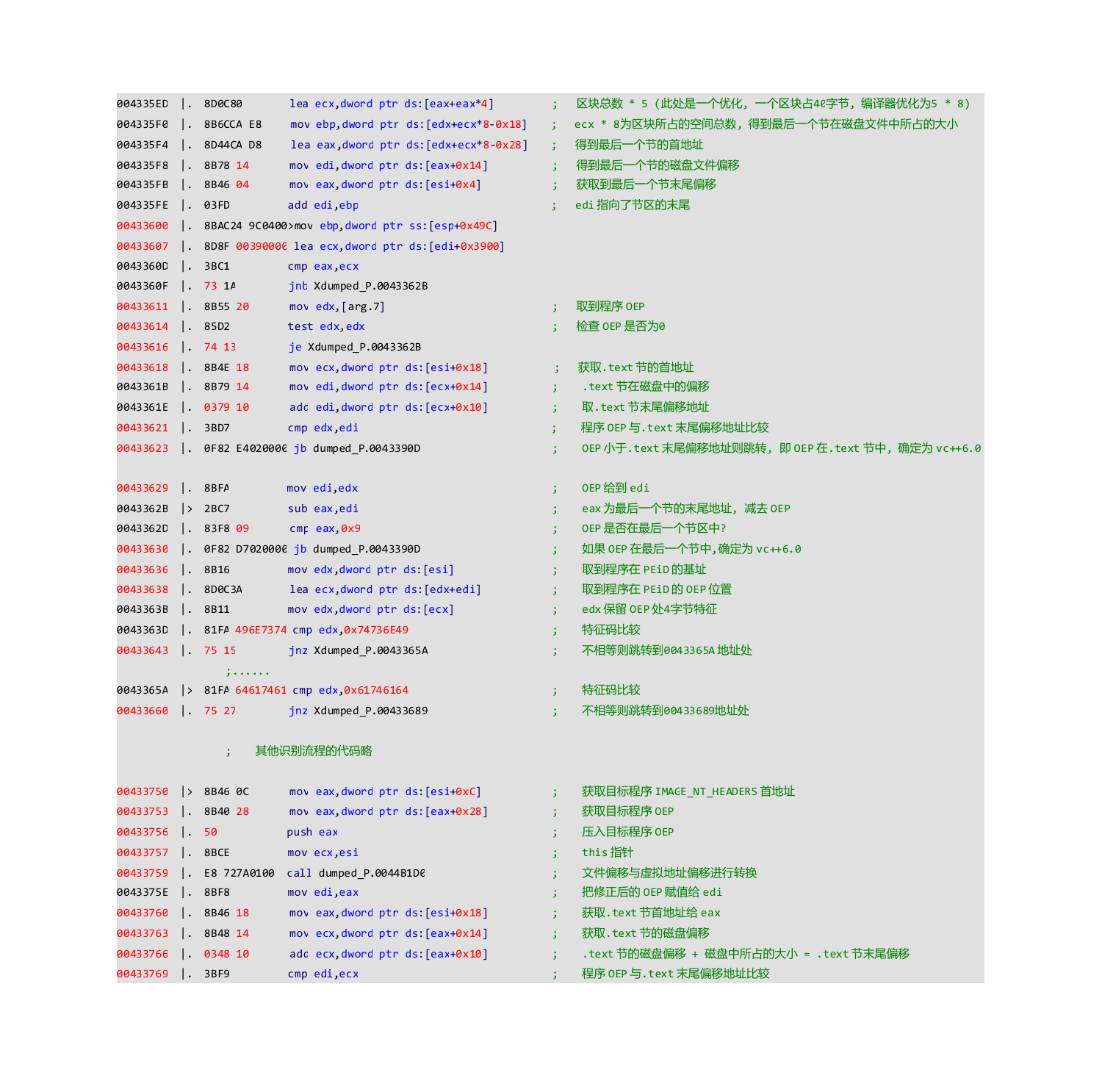0043376B |. 0F82 95010000 jb dumped\_P.00433906 ; OEP 小于.text 末尾偏移地址则跳转, 即 OEP 在.text 节中, 确定为 vc++6.0

## ; 其他识别流程的代码略

|                |                              | 00433906 > 8BAC24 9C0400>mov ebp, dword ptr ss: [esp+0x49C] |  |
|----------------|------------------------------|-------------------------------------------------------------|--|
|                | 0043390D > 6A 18 push 0x18   |                                                             |  |
|                |                              | 0043390F   68 E86B4000 push dumped P.00406BE8               |  |
|                |                              | 00433914 > 8D4D 04 lea ecx, dword ptr ss: [ebp+0x4]         |  |
|                |                              | 00433917 . E8 B4D3FFFF call dumped P.00430CD0               |  |
| 0043391C   SF  |                              | pop edi                                                     |  |
| 0043391D . 5E  |                              | pop esi                                                     |  |
|                |                              | 0043391E  . C645 00 01 mov byte ptr ss: [ebp], 0x1          |  |
| 00433922  . 5D |                              | <b>Example 19</b> pop ebp                                   |  |
|                | 00433923   B0 01 mov al, 0x1 |                                                             |  |
|                | 00433925   . 5B pop ebx      |                                                             |  |
|                |                              | 00433926  . 81C4 88040000 add esp, 0x488                    |  |
|                | 0043392C \. C3               | retn                                                        |  |
|                |                              |                                                             |  |

通过上面代码的分析,我们大概知道了判断的流程,先是简单的判断了 OEP 是否在.text 节中, 如果 OEP 不在.text 节中, 将会判断是否为其他 编译器生成的程序,如果条件都不符合,就开始重新获取 OEP 然后通过一个函数对 OEP 进行修正,然后再次比对 OEP 是否存在.text 节, 如果符合 条件则为 vc++ 6.0 生成的程序。貌似这个判断流程太过于简单, 我们就继续跟到上层函数深挖到底吧!

当函数调用后栈顶为返回地址,通过这个我们就知道上层函数了。把断点下在 00433530 处, 断下来后我们看看栈顶信息, 如下图:

| 01EBFED8         |                 |                                                       | A.            |
|------------------|-----------------|-------------------------------------------------------|---------------|
| 01 EBFEDC        |                 | 00468CE0 dumped_P.00468CE0                            |               |
| <b>01 EBFEE0</b> | 01EBFF64        |                                                       |               |
| 01EBFEE4         | 0000003A        |                                                       |               |
| <b>01 EBFEE8</b> | 01EBFF64        |                                                       |               |
| 01 EBFEEC        |                 | 00468FC0 dunped P.00468FC0                            |               |
| <b>01 EBFEF0</b> |                 | 00468CE0 dumped_P.00468CE0                            |               |
| <b>01 EBFEF4</b> | 336E6957        |                                                       |               |
| <b>01EBFEF8</b>  | 012FB8E0        |                                                       |               |
| 01 EBFEFC        | <b>012FB8EC</b> |                                                       |               |
| <b>01EBFF00</b>  | 012FB8EC        |                                                       |               |
| <b>01EBFF04</b>  |                 | 01EBFF80 指向下一个 SEH 记录的指针                              |               |
| <b>01EBFF08</b>  |                 | 00464BB8 SE处理程序                                       |               |
| 01EBFF0C         | 00000000        |                                                       |               |
| 01EBFF10         |                 | 0044AF3B   返回到 dumped_P.0044AF3B 来自 dumped_P.0044ADE0 |               |
| <b>01EBFF14</b>  | $01$ EBFF64     |                                                       |               |
| 01EBFF18         |                 | 00468CE0 dunped_P.00468CE0                            | $\mathcal{L}$ |

右键跟随到反汇编窗口,代码如下:

|                    | lea ecx,dword ptr ds: [eax+eax*2]                              | $\therefore$ ecx = eax * 3  |
|--------------------|----------------------------------------------------------------|-----------------------------|
|                    | lpush ebx                                                      |                             |
|                    | 0044AE8F  . FF148D E43740> call dword ptr ds: [ecx*4+0x4037E4] | ; 这里是一个函数指针数组寻址调用,ecx 为数组下标 |
| 0044AE96   83C4 0C | add esp.0xC                                                    |                             |

eax 决定了 ecx 的值, ecx 为函数指针数组的下标, 所以 eax 的值就是一个关键, 断点下在 0044ADE0 处, 开始分析该函数, 代码如下: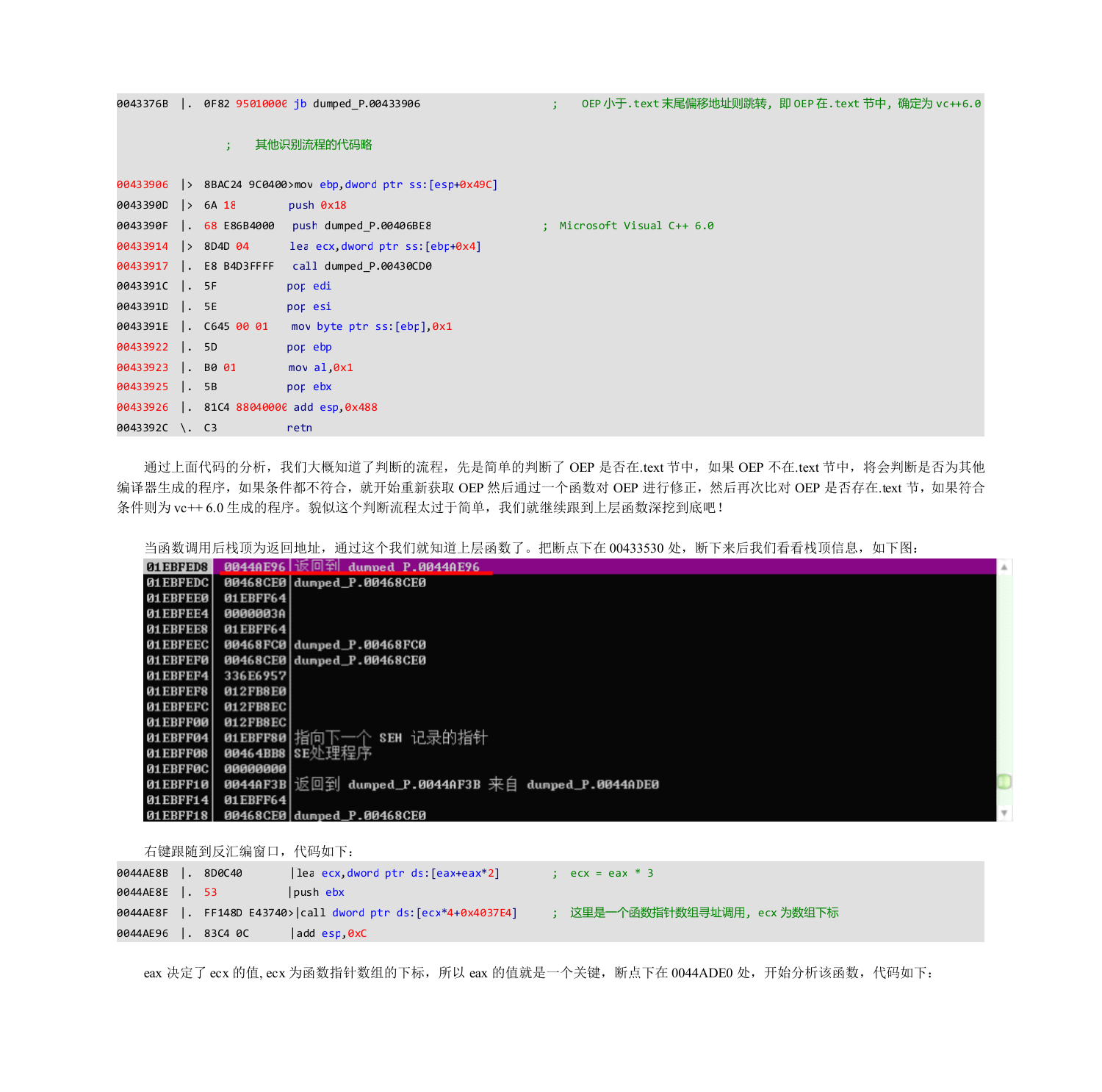|           |                        |                         | 0044ADEC /\$ 64:A1 0000000>mov eax, dword ptr fs: [0] |                      |                                                      |
|-----------|------------------------|-------------------------|-------------------------------------------------------|----------------------|------------------------------------------------------|
| 0044ADE6  |                        | $\vert$ . 6A FF         | $push - 0x1$                                          |                      |                                                      |
| 0044ADE8  |                        | $\vert$ . 68 B84B4600   | push dumped_P.00464BB8                                |                      | ; 入口地址                                               |
|           |                        |                         |                                                       |                      |                                                      |
| 0044ADED  | $\lfloor . \rfloor$ 50 |                         | push eax                                              |                      |                                                      |
| 0044ADEE  |                        |                         | $\vert$ . 64:8925 00000>mov dword ptr fs: $[0]$ ,esp  |                      | ; 注册异常                                               |
| 0044ADF5  |                        | $\vert . 83EC 10 \vert$ | sub esp, 0x10                                         |                      |                                                      |
| 0044ADF8  |                        | $\lfloor . \rfloor$ 56  | push esi                                              |                      |                                                      |
| 0044ADF9  |                        | $\vert$ . 8B7424 24     | mov esi, dword ptr ss: [esp+0x24]                     |                      |                                                      |
| 0044ADFD  |                        | $\vert$ . 8B46 14       | mov eax, dword ptr ds: [esi+0x14]                     |                      | ; 获取        IMAGE_OPTIONAL_HEADER 首地址                |
| 0044AE00  |                        | $\vert$ . 8B40 10       | mov eax, dword ptr ds: [eax+0x10]                     |                      | ; 获取目标程序 OEP                                         |
| 0044AE03  |                        | $\vert \cdot \vert$ 57  | push edi                                              |                      |                                                      |
| 0044AE04  |                        | $\vert$ . 8BF9          | mov edi, ecx                                          |                      |                                                      |
| 0044AE06  | $\vert$ . 50           |                         | push eax                                              | $\ddot{\phantom{1}}$ | 压入目标程序 OEP                                           |
| 0044AE07  |                        | $\vert$ . 8BCE          | mov ecx, esi                                          |                      | this 指针                                              |
| 0044AE09  | $\mathbf{L}$           | E8 C2030000             | call dumped_P.0044B1D0                                | $\ddot{\phantom{1}}$ | 文件偏移与虚拟地址偏移进行转换                                      |
| 0044AE0E  |                        | $\vert$ . 3B46 04       | cmp eax, dword ptr ds: [esi+0x4]                      | 5.                   | 调整后的 OEP 与最后一个节的末尾偏移比较                               |
| 0044AE11  |                        | $\vert$ . 72 15         | jb Xdumped_P.0044AE28                                 | ÷.                   | OEP 小于最后一个节末尾偏移地址则跳转                                 |
|           |                        |                         |                                                       |                      |                                                      |
|           |                        | ÷                       | 失败恢复环境返回上层调用,代码略                                      |                      |                                                      |
|           |                        |                         |                                                       |                      |                                                      |
| 0044AE28  | $\vert \rangle$ 53     |                         | push ebx                                              |                      |                                                      |
| 0044AE29  |                        | $\vert$ . 8B5C24 30     | mov ebx, dword ptr ss: [esp+0x30]                     |                      |                                                      |
| 0044AE2D  |                        | $\vert$ . 8943 20       | mov dword ptr ds: [ebx+0x20], eax                     |                      | 保存经过调整的目标程序 OEP<br>$\mathbf{E}$                      |
| 0044AE30  |                        | $\vert$ . 8B4E 04       | mov ecx, dword ptr ds: [esi+0x4]                      |                      | 最后一个节的末尾偏移给 ecx<br>3.                                |
| 0044AE33  | ۱.                     | 8B16                    | mov edx, dword ptr ds: [esi]                          |                      | 目标程序基址给到 edx<br>$\mathbf{E}$                         |
| 0044AE35  |                        | $\vert$ . 2BC8          | sub ecx, eax                                          |                      |                                                      |
| 0044AE37  |                        | . 51                    | push ecx                                              |                      |                                                      |
| 0044AE38  |                        | $\vert . \vert$ 03D0    | add edx, eax                                          |                      |                                                      |
| 0044AE 3A |                        | l. 52                   | push edx                                              |                      |                                                      |
| 0044AE3B  |                        | . 8D4C24 14             | lea ecx, dword ptr ss: [esp+0x14]                     |                      |                                                      |
| 0044AE3F  |                        | . 51                    | push ecx                                              |                      |                                                      |
| 0044AE40  |                        | $\vert$ . 8BCF          | mov ecx, edi                                          |                      |                                                      |
| 0044AE42  | $\mathsf{L}$           | E8 79740000             | call dumped_P.004522C0                                |                      | 程序目标 OEP 数据与特征码经行比较, 关键的地方!!<br>$\ddot{\phantom{a}}$ |
| 0044AE47  |                        | $\vert$ . 8B4424 14     | mov eax, dword ptr ss: [esp+0x14]                     |                      |                                                      |
| 0044AE4B  |                        | $\vert$ . 8B4C24 10     | mov ecx, dword ptr ss: [esp+0x10]                     |                      |                                                      |
| 0044AE4F  |                        | $\vert$ . 8BD0          | mov edx, eax                                          |                      |                                                      |
| 0044AE51  | $\vert \cdot \vert$    | 2BD1                    | sub edx, ecx                                          |                      |                                                      |
| 0044AE53  |                        | $\vert$ . C1FA 02       | sar edx, 0x2                                          |                      |                                                      |
| 0044AE56  |                        | $\lfloor . \rfloor$ 52  | push edx                                              |                      |                                                      |
| 0044AE57  |                        | - 50                    | push eax                                              |                      |                                                      |
| 0044AE58  |                        | . 51                    | push ecx                                              |                      |                                                      |
| 0044AE59  |                        |                         | . C74424 30 000>mov dword ptr ss: [esp+0x30], 0x0     |                      |                                                      |
| 0044AE61  |                        | E8 9AF5FFFF             | call dumped_P.0044A400                                |                      | 函数指针数组处理函数的中的下标存进一个数组                                |